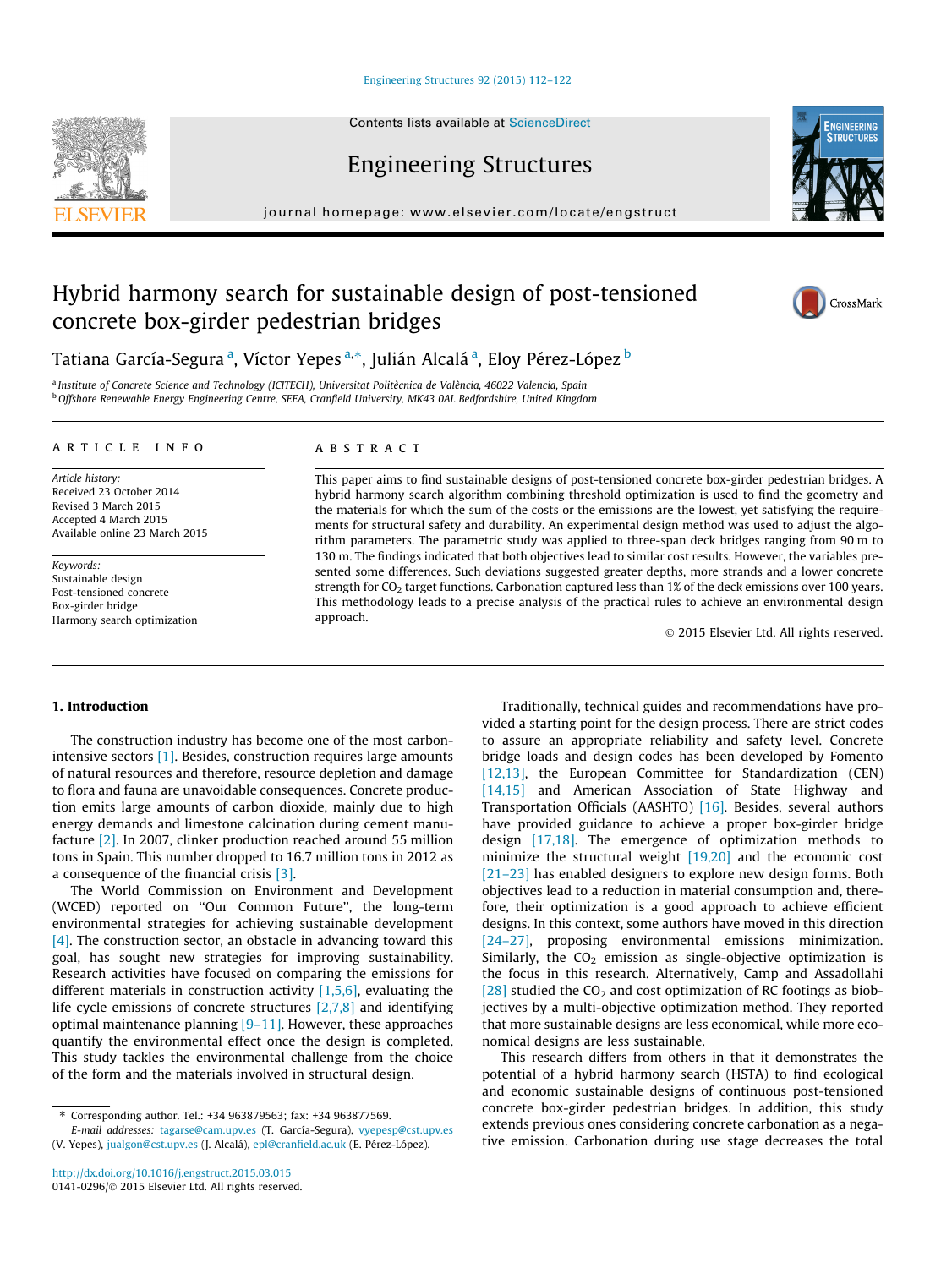emissions by 22% [\[2\].](#page--1-0) If carbon capture is ignored, emission rates may be overestimated by as much as 13–48% [\[7\]](#page--1-0). Carbonation rate depends on concrete strength and the geometry of the structure. Besides, the amount of carbonation will increase over time. This study evaluates carbonation during service life and checks whether the carbonation is notable for this structure. However, the calcium oxide that did not carbonate during the use stage can be carbonated after demolition [\[2\].](#page--1-0)

Box-girder bridges have numerous advantages from the structural and constructive points of view, as the geometry is characterized by its strength to positive and negative bending moments and torsional stresses. Furthermore, the construction techniques can be cast in situ or precast in segments and then prestressed. Since several authors have advanced our understanding of the structural behavior [\[17,18,29–31\]](#page--1-0) and codes present well-defined formulas to guarantee structural strength and serviceability  $[12-16]$ , this paper presents a guide for designing more sustainable post-tensioned concrete box-girder pedestrian bridges.

To this end, a structural optimization tool was developed using a hybrid harmony search algorithm, which combines harmony search (HS) and threshold accepting (TA). Medeiros and Kripka used HS to optimize the monetary and environmental costs associated with pieces of rectangular reinforced concrete columns [\[32\].](#page--1-0) Kaveh and Shakouri Mahmud Abadi [\[33\]](#page--1-0) improved HS by changing dynamically the pitch adjusting rate (PAR) with the generation number. They used the algorithm to optimize a composite floor system. Martí and González-Vidosa [\[34\]](#page--1-0) proved the efficiency of TA for the pedestrian bridge optimization, although the SA appeared more efficient. A variant of TA improved the best results of reinforced concrete vaults in the study of Carbonell et al. [\[35\].](#page--1-0) Yepes et al. [\[27\]](#page--1-0) proposed a hybrid multistart optimization strategic method based on a variable neighborhood search threshold acceptance strategy (VNS-MTAR) algorithm to design reinforced concrete cantilever retaining walls. Similarly, Martí et al. [\[36\]](#page--1-0) employed the neighborhood structure of GA with the convergence properties of SA. In this line, Alia and Mandava [\[37\]](#page--1-0) provided an overview of the variants of HS hybridization. This paper employs the hybridization strategy to combine the strengths of individual algorithms. The HS method is based on searching for perfect harmony by combining the musical notes of each instrument. It means finding the best dimensions of the box-girder, the concrete strength, the number of strands, the tendon layout and the reinforcing steel bars that together constitute a safe and sustainable pedestrian bridge. The economic cost and the  $CO<sub>2</sub>$  emissions are used as objective functions to compare the design alternatives. Carbonation is taken into account for emission evaluation as long as this process absorbs atmospheric carbon dioxide. This paper evaluates the importance of carbon capture.

### 2. Optimization problem definition

The problem proposed for this study involves a single-objective optimization of structural concrete. To this end, a program that determines the optimum values of the pedestrian bridge variables was created. This optimization aims to minimize the objective function associated with the cost (Eq.  $(1)$ ) or the CO<sub>2</sub> emissions (Eq.  $(2)$ ) while satisfying the constraints G represented by Eq.  $(3)$ .

$$
C(\vec{x}) = \sum_{i=1,r} p_i \cdot m_i(\vec{x}) \tag{1}
$$

$$
E(\vec{x}) = \left(\sum_{i=1, re} e_i \cdot m_i(\vec{x})\right) - C_{CO_2}(\vec{x}) \tag{2}
$$

$$
G_j(\vec{x}) \leq 0 \tag{3}
$$

Note that the vector  $x$  contains the discrete design variables. The values are discrete to adapt to real cases. The objective function is either the cost or the  $CO<sub>2</sub>$  emission. Optimization of one objective and evaluation of the other were undertaken simultaneously.

The total cost included the cost of materials for production, transport and placement. The cost during usage was not taken into account since the structure was designed to withstand the duration of its designed service life and, therefore, this study considered that there was no need for maintenance during this stage. The cost for the total number of construction units is given by Eq.  $(1)$ , where  $p_i$  are the unit prices and  $m_i$  the measurements which depend on the design variables. The construction units associated with the cost (rc) are the volume of concrete, the amount of post-tensioned steel, the amount of reinforcement steel, the volume of lighting, the area of the formwork, the volume of scaffolding, and the  $CO<sub>2</sub>$ cost.

The unit prices and emissions (Table 1) were obtained from the 2013 BEDEC ITEC database of the Institute of Construction Technology of Catalonia [\[38\].](#page--1-0) Concrete unit price was determined for each compressive strength grade according to every component cost, including the cost of raw materials extraction, manufacture and transportation. This paper assumes a construction site in Valencia and distances were doubled after considering the return trip. The transport distances for cement, plasticizer, aggregate and silica fume were 32 km, 724 km, 12 km and 1420 km, respectively. Once the concrete was made, a mixer transported it from the concrete plant to the building site. This distance was considered as 40 km. The last construction unit is the cost of the  $CO<sub>2</sub>$ emissions given in SendeCO<sub>2</sub> [\[39\].](#page--1-0)

Likewise, the  $CO<sub>2</sub>$  emissions were assessed as defined in Eq. (2), where  $e_i$  are the unit emissions. The construction units associated with the emissions  $(rc)$  are those of the cost, with the exception of the  $CO<sub>2</sub>$  cost. The plasticizer emission was obtained from the European Federation of Concrete Admixtures Associations [\[40\]](#page--1-0) and the silica fume was considered not to have unit emissions since it is a waste product. During use stage, concrete carbonation absorbs  $CO<sub>2</sub>$  and, therefore, this capture ( $C<sub>CO2</sub>$ ) was deducted from the emissions (see Eq.  $(2)$ ). The amount of CO<sub>2</sub> captured was estimated according to Eq. (4) [\[2,41\]](#page--1-0) based on the predictive models of Fick's first law of diffusion [\[42\]](#page--1-0).

$$
C_{CO_2}(\vec{x}) = k(\vec{x}) \cdot \sqrt{t(\vec{x})} \cdot c(\vec{x}) \cdot \text{CaO} \cdot r \cdot A(\vec{x}) \cdot M \tag{4}
$$

where  $k$  is the carbonation rate coefficient ([Table 2](#page--1-0)),  $t$  is the structure service life (100 years),  $c$  is the quantity of Portland cement per cubic meter of concrete ([Table 2](#page--1-0)), CaO is the amount of CaO

| Table 1                           |  |
|-----------------------------------|--|
| Basic prices and $CO2$ emissions. |  |

| Unit measurements                 | Cost $(\epsilon)$ | Emission ( $kg CO2$ ) |
|-----------------------------------|-------------------|-----------------------|
| $m3$ of scaffolding               | 10.02             | 6.92                  |
| $m2$ of formwork                  | 33.81             | 2.08                  |
| $m3$ of lighting                  | 104.57            | 604.42                |
| $kg$ of steel (B-500-S)           | 1.16              | 3.03                  |
| kg of active steel (Y1860-S7)     | 3.40              | 5.64                  |
| $m3$ of concrete HP-35            | 104.57            | 321.92                |
| $m3$ of concrete HP-40            | 109.33            | 338.90                |
| $m3$ of concrete HP-45            | 114.10            | 355.88                |
| $m3$ of concrete HP-50            | 118.87            | 372.86                |
| $m3$ of concrete HP-55            | 123.64            | 389.84                |
| m <sup>3</sup> of concrete HP-60  | 128.41            | 406.82                |
| m <sup>3</sup> of concrete HP-70  | 137.95            | 440.78                |
| $m3$ of concrete HP-80            | 147.49            | 474.74                |
| $m3$ of concrete HP-90            | 157.02            | 508.70                |
| m <sup>3</sup> of concrete HP-100 | 166.56            | 542.66                |
| t CO2 emission                    | 5.00              |                       |